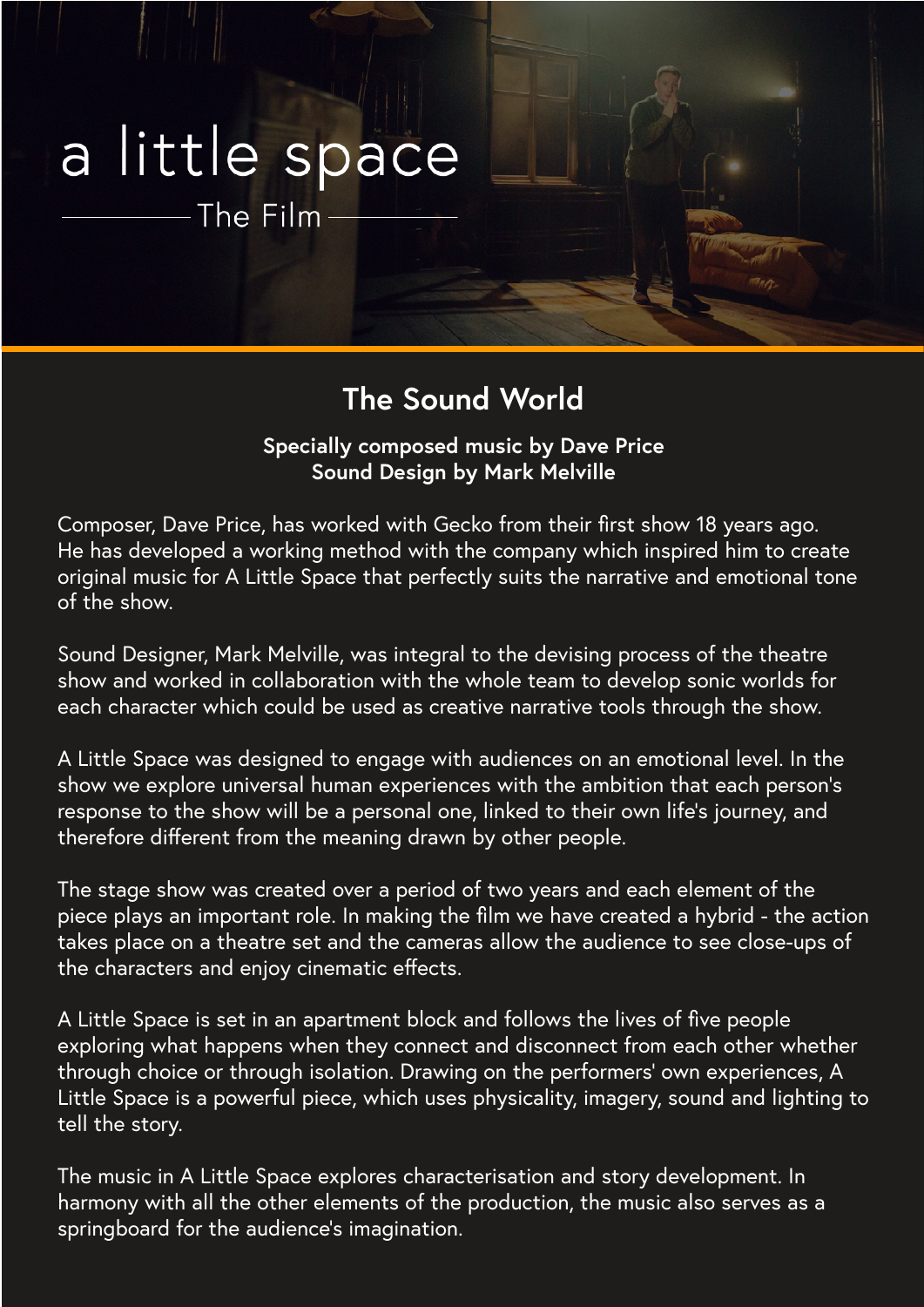Each element of the piece plays an important role. In this type of performance style, where spoken language is not the main method of storytelling, music and sound become hugely expressive elements in how we interpret the narrative. The Sound World of A Little Space contains a rich mixture of sourced music pertinent to the world of the production combined with a specially created recorded score.

At the start of the show we see a mysterious character play a musical phrase on metal pipes that are part of the set. The idea here is to invite the audience into the world of our story and show them that this will be an unusual, entertaining and magical event. The music of the care-taker character, Alison, is made from metallic percussion instruments including vibraphone, dulcitone, bells and chimes with flute whistle tones and bowed musical saw giving an eerie and intriguing quality. She acts like the guardian angel of the building and the characters, so elemental contraction sounds - pipes, bricks, metal, electricity follow her through the story.

The pipes connect different rooms in the apartment block and the mysterious voice of one character seems to be singing through them, inside the hidden infrastructure of the walls of the building and looking for a way into the story. When Charlotte appears, there is a scene with atmospheric vocal music based around recordings of her own voice with choral singing joining as the scene develops. Charlotte's sounds are related to her isolation in her own little world where singing is her only release. The choral element to her music ties in with the idea that the group of individuals on stage represents us all.



Some of the music has a playfulness such as for Paul and Lorraine, which establishes them as a happy couple. This music becomes more turbulent in later scenes as cracks in their relationship appear. But they also have an optimistic theme that emerges as they work through their emotional journey and find solace in nature together.

They each have a signature instrument; Paul has a trumpet because the iconic theme tune from TV soap opera Coronation Street is used to represent his addiction issues. Paul's sound world uses static and a huge collage of TV and film sounds to blur his reality and fantasy worlds. The sound of the trumpet pulls him towards the TV and eventually into it!

Lorraine's instrument is a saxophone. First played conventionally, it reflects her increasing unease using the technique of multi-phonics. This is where several notes are played at once producing a strange, almost animal like vocal quality creating a strange and unsettling atmosphere. Her sounds are related to her angst and how nature helps her overcome it.